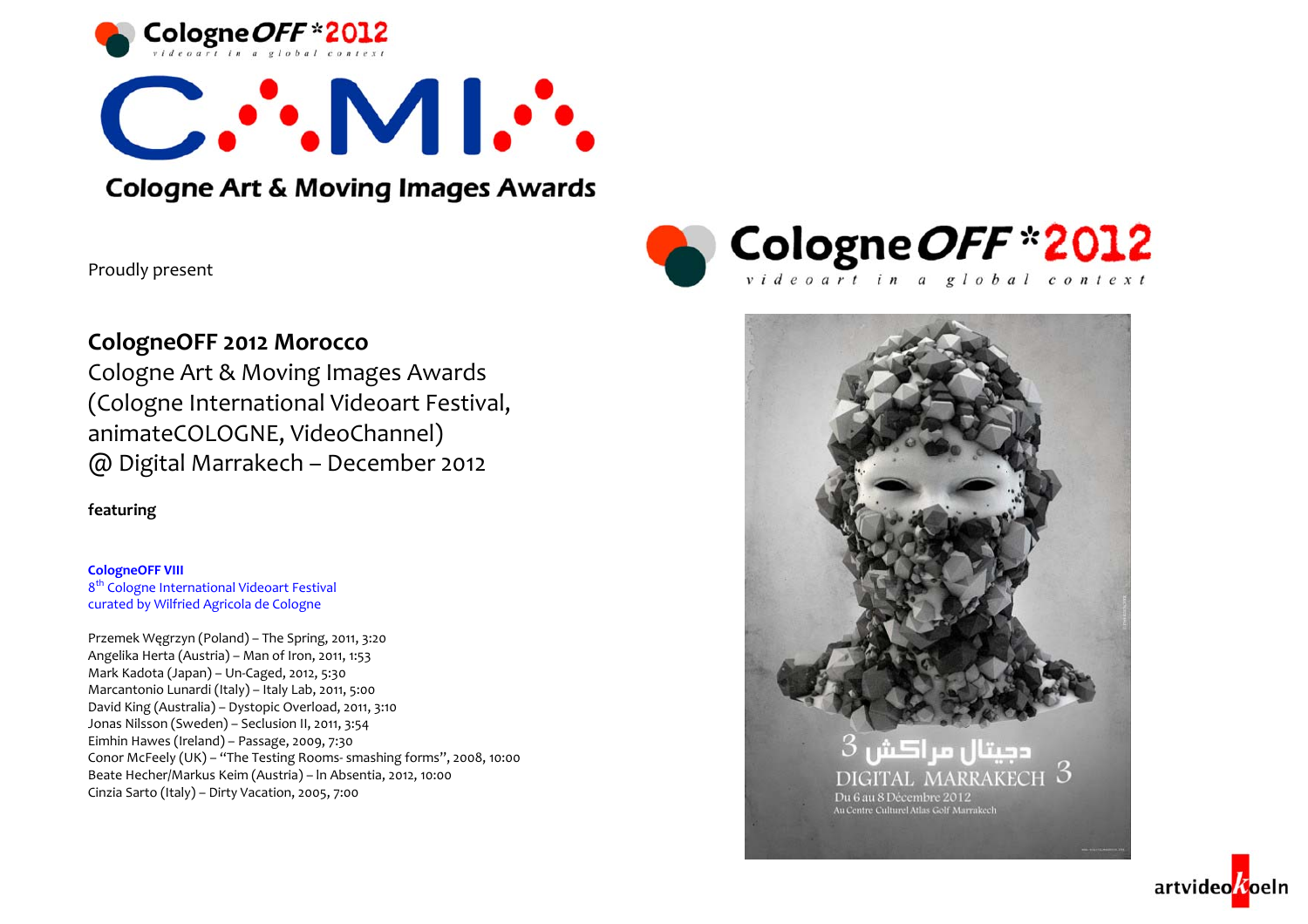

#### **animateCOLOGNE**

#### Cologne Art & Animation Festival – curated by Wilfried Agricola de Cologne

Pablo Fernandez‐Pujol (Spain)‐ Pigman, 2012, 3:00 Arjan Brentjes (Netherlands) – Il était une fois un Artiste, 2011, 6:34 Karolina Glusiec (Poland) – Velocity, 2012, 6:00 Andrea Ferri (Italy) – Satura, 2008, 2:30 Pablo Renee Rosero Marino (Ecuador) – Nebula Hmlovina, 2011, 6:05 Phillipp Haffner (Germany) – Car chase (part1), 2012, 7:00 Franesca Fini (Italy) – Virus,2012, 5:00 Lauris Kalnins (Latvia) – little black shit wants to communicate, 2012, 2:20 DoDomani Studio (Italy) – The Box, 2012, 3:00 QNQ/AUJIK (Sweden) – 9 States of Ambivalence, 2012, 1:30 min Shuai Cheng Pu (Taiwan) – Ferry Paradise, 2012, 3:48 Marlena Rask (Denmark) – The Signal, 2011, 07:13 Ezra Wube (Ethiopia) – Mela, 2006, 1:54

#### **Forever! ‐ The Ball! ‐ f***ootball (soccer) in contemporary art* VideoChannel ‐ Curated by Wilfried Agricola de Cologne

Alvaro Collar (Spain) – c1900, 2009, 8:08 Jacques Faton & Alpha Sadou Gano (Belgium/Senegal) – Laar, 2011, 19:00 Max Hattler (Germany) – Your Highness, 2010, 3mins Marta Azparren (Spain) ‐The goalkeeper and the void, 2010, 3:56 Joanot Cortès (Spain) – The Black God, 2010, 5:00 Erc Esser (Germany) – Dawn of the Dorks, 2006, 22:00 Eva Olsson (Sweden) – Taking Control, 2007, 2:28 Kevin Ryan (Ireland) – It's more important than that, 2007, 5:06 Anders Weberg (Sweden) – Misconduct, 2011, 01:22

#### **Here We Are! ‐ vid**eoart from Africa

VideoChannel ‐ curators Wilfried Agricola de Cologne (D) & Kai Lossgott (RSA)

Khanyisile Mbongwa, James Taylor (RSA) – Fragmented, <sup>4</sup>′53", 2009 Ananda Fuchs (RSA) waitless, <sup>4</sup>′40", 2009 by Jeanette Ginslov (RSA) – Korohano, 3:40, 2009, Michele MAGEMA (D.Congo) – Interiority‐Fresco IV / <sup>2010</sup> / <sup>2</sup>′31″ Emeka Ogboh (Nigeria) – [dis]connect I, 2011, 3:36 Saliou TRAORE (Burkina Faso) – Traffic Mum / 2009 / <sup>10</sup>′33″ Samba Fall (Senegal) – Yesterday, <sup>I</sup> had <sup>a</sup> Dream, 2011, 6:42 Imohammed Fettaka (Morocco) – Creatruction, 2011, 10:00 Henok Getachew (Ethiopia) – Framed Embryo, 2008, 4:12 Jude Anogwih (Nigeria – UNSTABLE STABLES, 2009, 1:20 Hamza Halloubi (Morocco) ‐ Untitled (Lait), 2007, 0:51

#### **Close to My Heart**

videoart from Iran VideoChannel ‐ curated by Alysse Stepanian

Morehshin Allahyari "Over There Is Over Here" 2010, 5:45 Maneli Aygani "O' fable they are the fodder who have blocked the way to the garden" 2010, 4:28 Neda Darzi "The sky border is my homeland" 2007, 1:53 Samira Eskandarfar "The Olive" 2009, 7:04 Gelare Khoshgozaran "1989 a.k.a. the Year that Happiness Froze in Time" 2010, 3:08 Laleh Mehran "Raheleh" 2007, 3:27 Payam Mofidi "Poéticide (shaér koshi)" 2009‐2010, 11:25 Hamed Shahihi "Sundown" 2009, 3:30 Parya Vatankhah "Inevitable" 2010, 3:40

#### **Mexican Visions**

videoart from Mexico VideoChannel ‐ curated by Wilfried Agricola de Cologne in <sup>a</sup> collaboration with Circuito Electrovisiones Mexico City

Eduardo Rangel – Columpio, 2010, 2:24 Javier Ocampo ‐ Todos somos Todos(Everyone is Everyone), 2011, 2:53 Marissa Viani Serrano Ocampo – Memories of <sup>a</sup> Man in Paradise, 2011, 1:50 Karla Carballar – Rosa, 2010, 2:30 Ricardo Gonzalez – Chromatic Sructures, 2011, 2:23 Alberto Estrada – Maenad, 2009, 5:48 Soy Roxana T. Barraza a.k.a VjThai ‐ HAZ ALGO / DO IT, 2007, 10:00 Damián Ontiveros – The Sacrifice Book, 2011, 3:11 ICETRIP ‐ WICCA, 2009, <sup>2</sup>' 35'' Daniel Ivan – N.O.W., 2010, 4:56 Juan Carlos Duarte Regino – Wired vegetable, 2009, 3:15 Julian Bonequi ‐ Variation33, 2010, 1:55 E. S. Mayorga – Digging Out New Statements, 2009, 6:57 Emilio Bassail (Mexico) – Aspirine for Peace, 2012, 2:57 Ligia Pintado ‐ Happy Remains, 2009, 2:32

#### **Messages from Gaza**

Videoart from Palestine / VideoChannel – in collaboration with Gaza International Videoart Festival

Mohammed Harb ‐ Death Tunnel, 2011, 1:00 Shareef Sarhan ‐ Zanaza, 2009, 2013 Majed Shala ‐ Headache, 2010, 3:00 Mohammed Harb ‐ Without Windows, 2009, 5:00 Basel El Maqusi ‐ Number, 2009, 3:10 Larissa Sansour ‐ Soup over Bethlehem, 2007, 9:24 Ayman Asraq ‐ Passage, 2007, 6:35 Mohammed Harb ‐ Black & White, 2008, 3:31 Larissa Sansour ‐ Space Exodus, 2008, 3:25

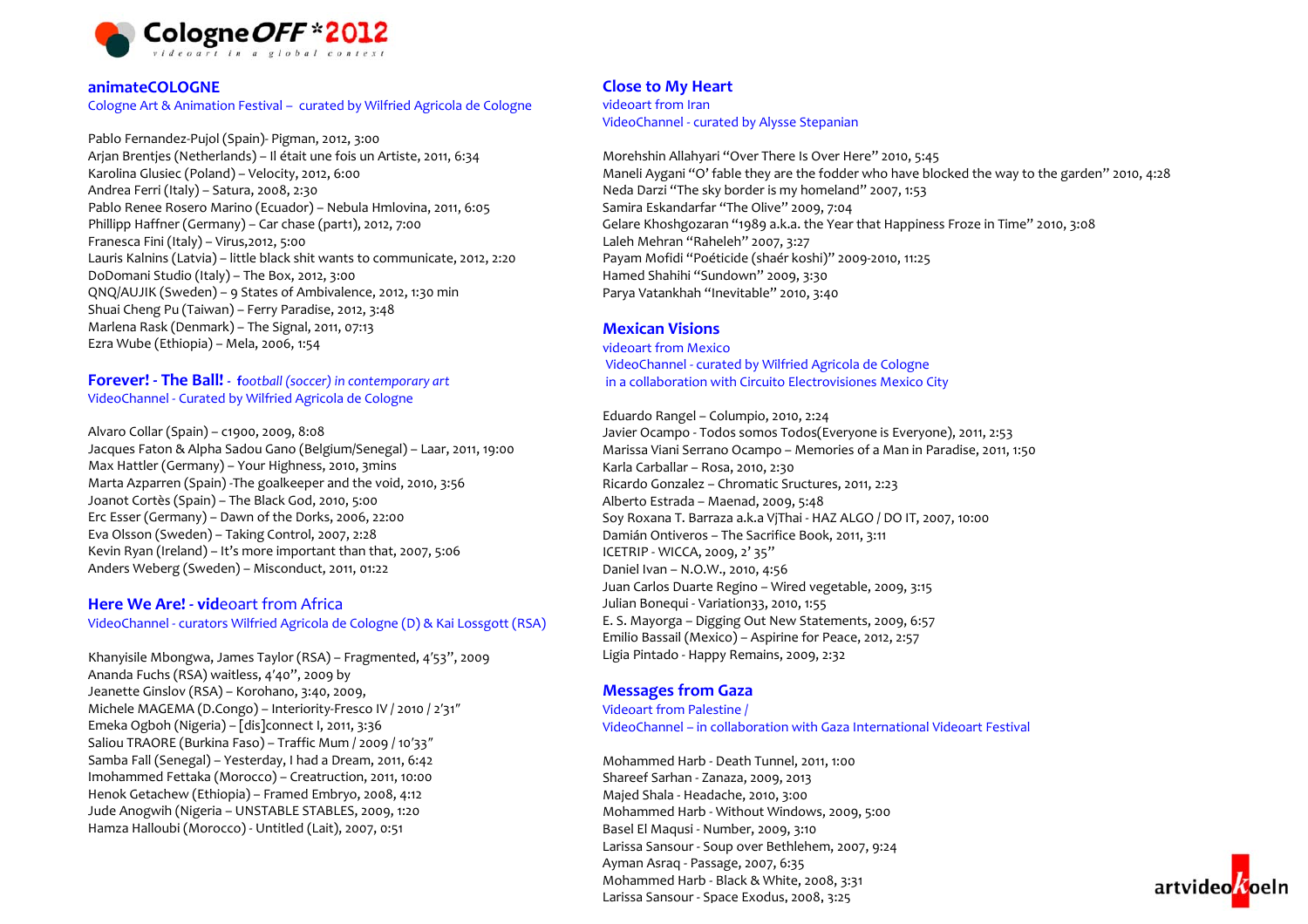

## **CologneOFF VIII** 8<sup>th</sup> Cologne International Videoart Festival selection curated by Wilfried Agricola de Cologne

## **Przemek <sup>W</sup>ęgrzyn (Poland) – The Spring, 2011, 3:20**

Black man changes his identity in miraculous forest scenery. He changes into <sup>a</sup> white man. Context and environment refers to beliefs of healing power of nature. The change reveals the problem of dissimilarity and isolation of 'the other' in European society and the problem of European ethnocentrism.

## **Angelika Herta (Austria) – Man of Iron, 2011, 1:53**

A shipyard worker is hammering into the void. Only the echo of his beat flushes the pigeons.

## **Mark Kadota (Japan) – Un‐Caged, 2012, 5:30**

## **Marcantonio Lunardi (Italy) – Italy Lab, 2011, 5:00**

A voice in control, an image in black and white. An aseptic, scientific environment, similar to the object on the foreground. The main characters in this work are three small worms which fight in order to avoid falling down <sup>a</sup> vial placed below them. However, they are not alone, as there is also the strong, charismatic voice of <sup>a</sup> politician who has been omnipresent on the parliamentary life in Italy for the pas<sup>t</sup> twenty years: Silvio Berlusconi. "Laboratoire Italie" is the strong image of <sup>a</sup> Country that struggles against an economic but mostly moral crisis where art seems to be the only way to assert disagreement.

## **David King (Australia) – Dystopic Overload, 2011, 3:10**

## **Jonas Nilsson (Sweden) – Seclusion II, 2011, 3:54**

'I Hate People...But It's Nothing Personal'.

Social Anxiety disorder. <sup>A</sup> phobia is an irrational fear that leads to <sup>a</sup> conscious avoidance of <sup>a</sup> feared activity, subject or situation and usually disrupt people's ability to function in life. Social phobia is characterized by <sup>a</sup> marked and persistent fear of one or more social or performance situations in which the person is exposed to unfamiliar people or to possible scrutiny by others and exposure to the situation may provoke anxiety.

## **Eimhin Hawes (Ireland) – Passage, 2009, 7:30**

Passage is a three-part video work that evokes a sense of fear and unease through it's use of visceral imagery and eerie, atmospheric sound. The work explores three distinctive yet interconnected processes, suggestive of the metaphysical transitions between life, death and rebirth. the unsettling nature of the sound and the suffocating characteristics of the dust‐like material provokes the viewer to consider mortality and the inherent sense of mysticism in the unknown.

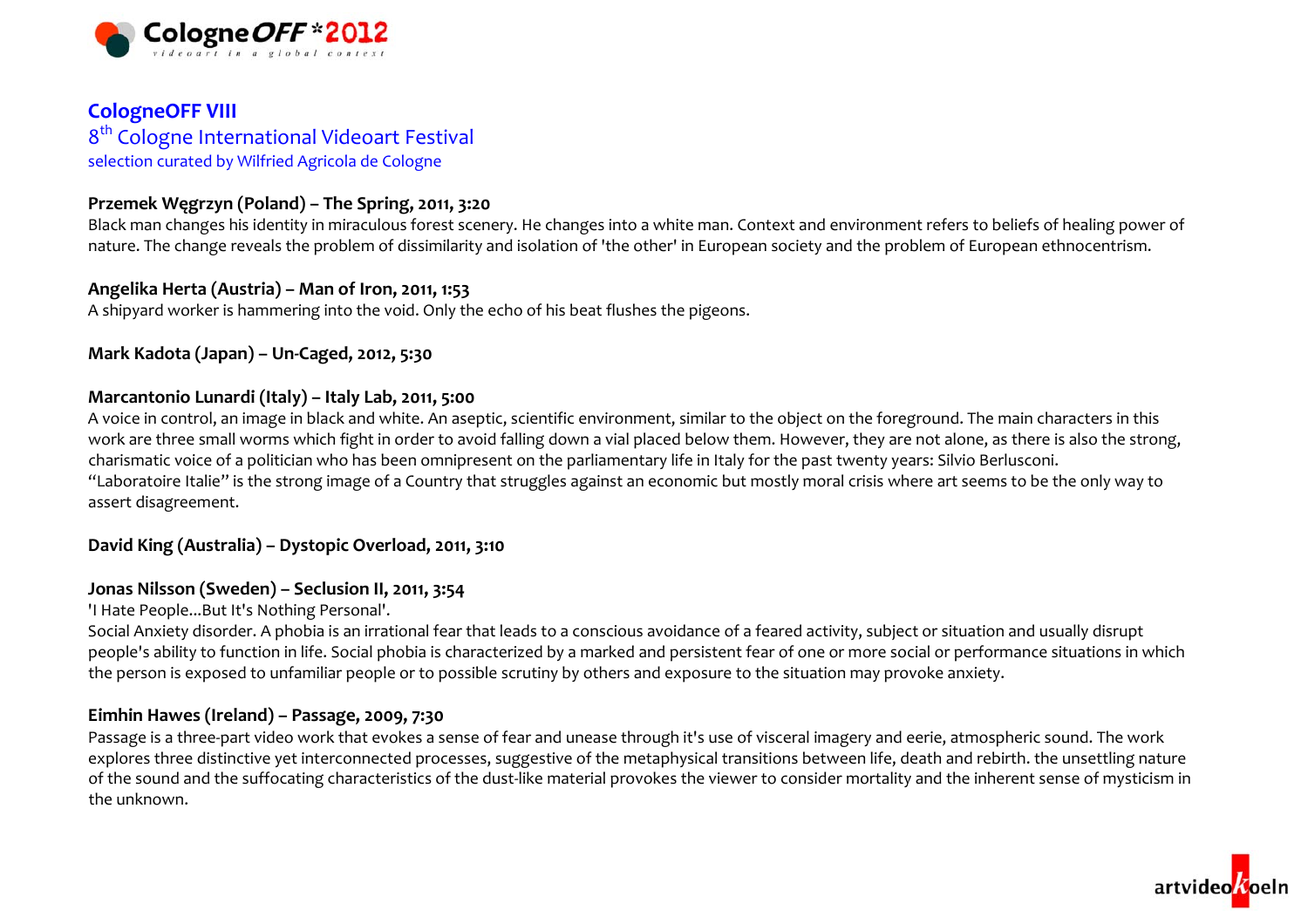

## **Conor McFeely (UK) – "The Testing Rooms‐ smashing forms", 2008, 10:00**

A series of intersecting and layered audio and video sequences recorded at the Maze prison, the main internment and prison camp used during the troubles in N.Ireland and the setting for the 1981 hnuger strikes, intercut with brief shots of an abandoned 19th century British Colonial naval por<sup>t</sup> set in the Donegal landscape. These smashed forms stand in as an earlier and abandoned version in the historical trajectory of political architectural experiments described by Bataille as being <sup>a</sup> kind of physiognomy expressing the true nature of societies. Insignificant unidentifiable and banal objects and spaces populate the film. Voices from "The Parallax View" and "Soylent Green" punctuate an ambient soundtrack in which <sup>a</sup> broken narrative may be discerned.

### **Beate Hecher/Markus Keim (Austria) – ln Absentia, 2012, 10:00**

ln Abwesenheitlln Absentia is the cinematic reconstruction of <sup>a</sup> performance which was intended to be staged in Damascus togetherwith Syrian artists. Because the local political situation in Syria increasingly worsened in 2011, the performance never took place as planned. The two directors then decided to re‐enact the performane in the Egyptian desert, <sup>1000</sup> km southwest of Syria and in the absense of the Syrian artists. The result is <sup>a</sup> film that shows the fragility of <sup>a</sup> human body, and the mirage‐like disappearance of humans in politically precarious situations.

### **Cinzia Sarto (Italy) – Dirty Vacation, 2005, 7:00**

A video experiment that mixes documentary and fiction, joining fragments of reality from different places and time. Inside <sup>a</sup> labyrinth of cement cubes, debris and water, humans distracted by the rituals of vacation seem indifferent to the world surrounding them. <sup>A</sup> veiled woman is searching <sup>a</sup> way out.

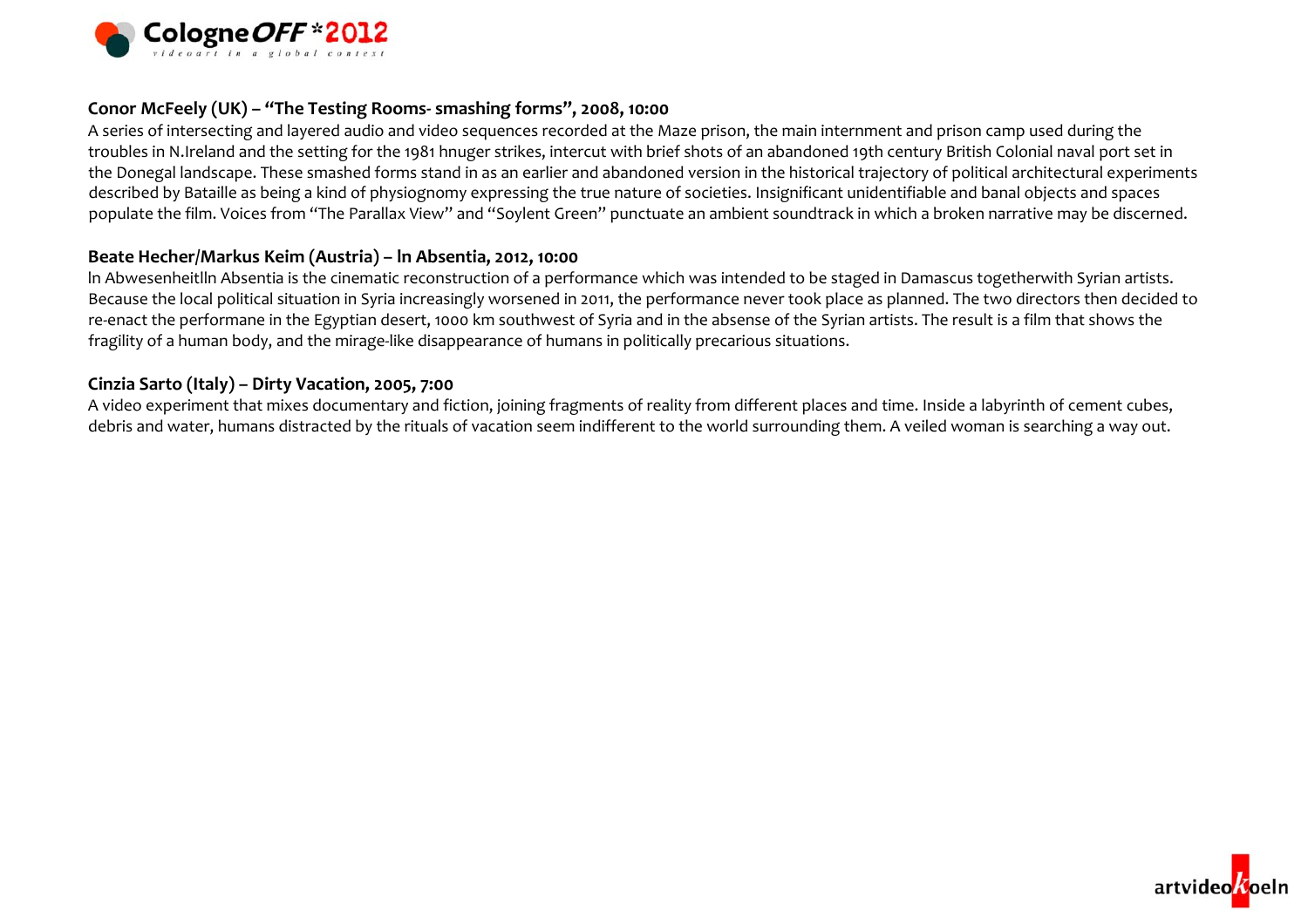

## **animateCOLOGNE #01 ‐** Cologne Art & Animation Festival

selection curated by Wilfried Agricola de Cologne

List of videos

## **Pablo Fernandez‐Pujol (Spain)‐ Pigman, 2012, 3:00**

Stop-motion experiment about a character who by a methamorphis become into a new specie, half human, half animal..

## **Arjan Brentjes (Netherlands) – Il était une fois un Artiste, 2011, 6:34**

In <sup>a</sup> flooded city two existentialist artists climb out of the water. Will they adapt to the situation?

## **Karolina Glusiec (Poland) – Velocity, 2012, 6:00**

A collection of drawings, memories and loss.These images do not exits. The drawings are real. The memory is only in my head. Hand‐drawn animation on paper, shot onto 16mm film.

## **Andrea Ferri (Italy) – Satura, 2008, 2:30**

Fragmented identities.Saturated dicta "a copia et saturitatae rei": it refers to the idea of fullness and abundance, where "saturitas" is <sup>a</sup> term to indicate the fullness and abundance of the topics covered. The Latin adjective Satur ('full satiated"), agrees with the adverb satis ("enough") the root involving the concep<sup>t</sup> of diversity, abundance, mixing. The saturation in chemistry is <sup>a</sup> phenomenon that occurs when <sup>a</sup> solution reaches the maximum possible concentration of the solute. Every little story, possibility of further developments, generates other short stories, in <sup>a</sup> steady fall.

## **Pablo Renee Rosero Marino (Ecuador) – Nebula Hmlovina, 2011, 6:05**

Nebula Hmlovina concentrated the energy for create an object compound, where the time of each language run for <sup>a</sup> moments in different velocities seeking an audio‐visual counterpoint texture and another times, both languages are absolutely synchronized. The shapes and meshes from the visuals derived by <sup>a</sup> musical thought and be in relations with the sound spectrum of all the music propose; the brightness, saturation, light and movement from the visuals correspond to another parameters of the sound, in general with the intensity of music environment, level values and the rhythmical elements.

## **Phillipp Haffner (Germany) – Car chase (part1), 2012, 7:00**

Carchase ‐ par<sup>t</sup> 1: Bullitt. Recording the process of drawing the pen becomes an actor. This drawing video is the first par<sup>t</sup> of <sup>a</sup> video serie called "Car chase". It refers to the famous chasing scene in Bullitt (1968) by Peter Yates.

## **Franesca Fini (Italy) – Virus,2012, 5:00**

A video on the obsessive manipulation of my own image, which becomes <sup>a</sup> metaphor for the general confusion between real and vrtual of the "Société du spectacle" prefigured by Guy Debord. The digital culture and its tools become a self-destructive virus. I could work on the face of Osama Bin Laden, but the fake photo‐montage spread by the media as proof of his death is already an unattainable work of art . <sup>I</sup> then brought the concep<sup>t</sup> within myself, in the

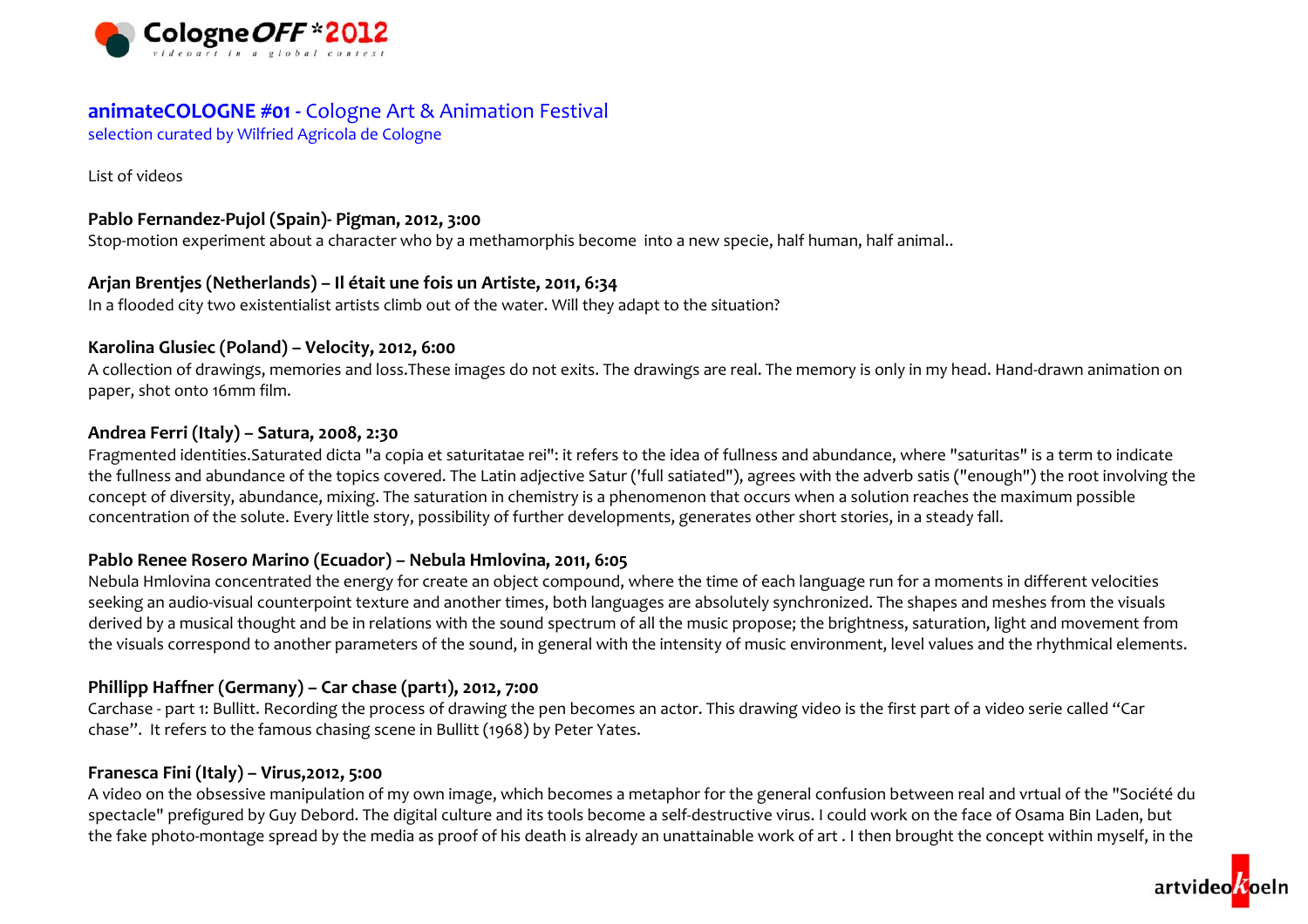

heart of my "feminine" self‐destructiveness, where the pen of the tablet becomes an "augmented" surgical scalpel deep into the void.

### **Lauris Kalnins (Latvia) – little black shit wants to communicate, 2012, 2:20**

Communication ‐ information, ideas, attitudes or emotions transmission from one person or group to another, mainly by symbols. (Teoderson 1969) It does not limit in time or space. There ar no dimensions of communication ‐ not size, not length, not weight. Thus, both these qualities as well as modern technologies presence of it by any possibility be any, everywhere and for all. In this work, <sup>I</sup> want to draw the viewer's attention not so much on the intrinsic process of communication in today's positive sides, but on the dark sides ‐overcrowding, brutality and lack of quality.

### **DoDomani Studio (Italy) – The Box, 2012, 3:00**

The Box and Dox spend their entire lives sitting on the couch in front of the TV. Both are afflicted with <sup>a</sup> very powerful addiction to television. This addiction plays out in their behaviors and reactions, which are polar opposites of each other. The Box uses the TV to fall asleep, while Dox is <sup>a</sup> victim of his unstoppable instinct of channel surfing. They both need TV, albeit for different purposes. Falling into his habitual deep sleep, The Box loses contact with reality, letting himself go completely into the dream world. This is where the character's rational mind makes room for the unknown and unknowing world of his subconscious. The Box's brain, like an unprotected fortress, lies defenseless as it is accosted by dangerous outside stimuluses. The TV's audio signal is the enemy that creeps in between the cognitive synapses of the sleeping protagonist, influencing his dreams and controlling his consciousness. The Box, like <sup>a</sup> sponge, passively absorbs all the audio stimuluses that come from the outside; reworking them and unknowingly transmitting them back into reality as interactive hallucinations uncontrolled and interacting freely with their surrounding environment.

## **QNQ/AUJIK (Sweden) – 9 States of Ambivalence, 2012, 1:30 min**

Psychologist Silvan Tomkins Affect Theory; In psychoanalysis an Affect is an emotion or subjectively experienced feeling.The nine affects are: 1. Enjoyment/Joy 2.Interest/Excitement 3. Surprise/Startle 4. Anger/Rage 5. Disgust 6. Dissmell 7. Distress/Anguish 8. Fear/Terror 9. Shame/Humiliation. This video consists of 9 individual characters which are crossbreeds of organic and synthetic elements. Each character represen<sup>t</sup> one of Tomkins Affects in no particular order. They are bound together by different external expressions which also can be seen as <sup>a</sup> form of communication. They are being observed by <sup>a</sup> dog named Sharik from whom the viewer see the perspective.

## **Shuai Cheng Pu (Taiwan) – Ferry Paradise, 2012, 3:48**

Ferry Paradise is talking about the spirit-transforming in media environment, a frame of my mind could be altered by any modern technology. For example the internet cut off my facial expression when <sup>I</sup> show my emotion by using keyboard of <sup>a</sup> PC to transform it into vocabulary to internet social media. On the contrary my face convulse when <sup>a</sup> lots of information get exploded in my brain. This video is using my performance combining with some video media skills. A future evolution of the human emotion–expression is proposed in the video.

## **Marlene Rask (Denmark) – The Signal, 2011, 07:13**

Puppet film freely adapted from the Anders Bodelsen short story "Signalet" ("The Signal"). <sup>A</sup> single male moves into <sup>a</sup> new apartment craving company.

**Ezra Wube (Ethiopia) – Mela, 2006, 1:54** Stop action animation using paper clips. **Forever! ‐ The Ball!**

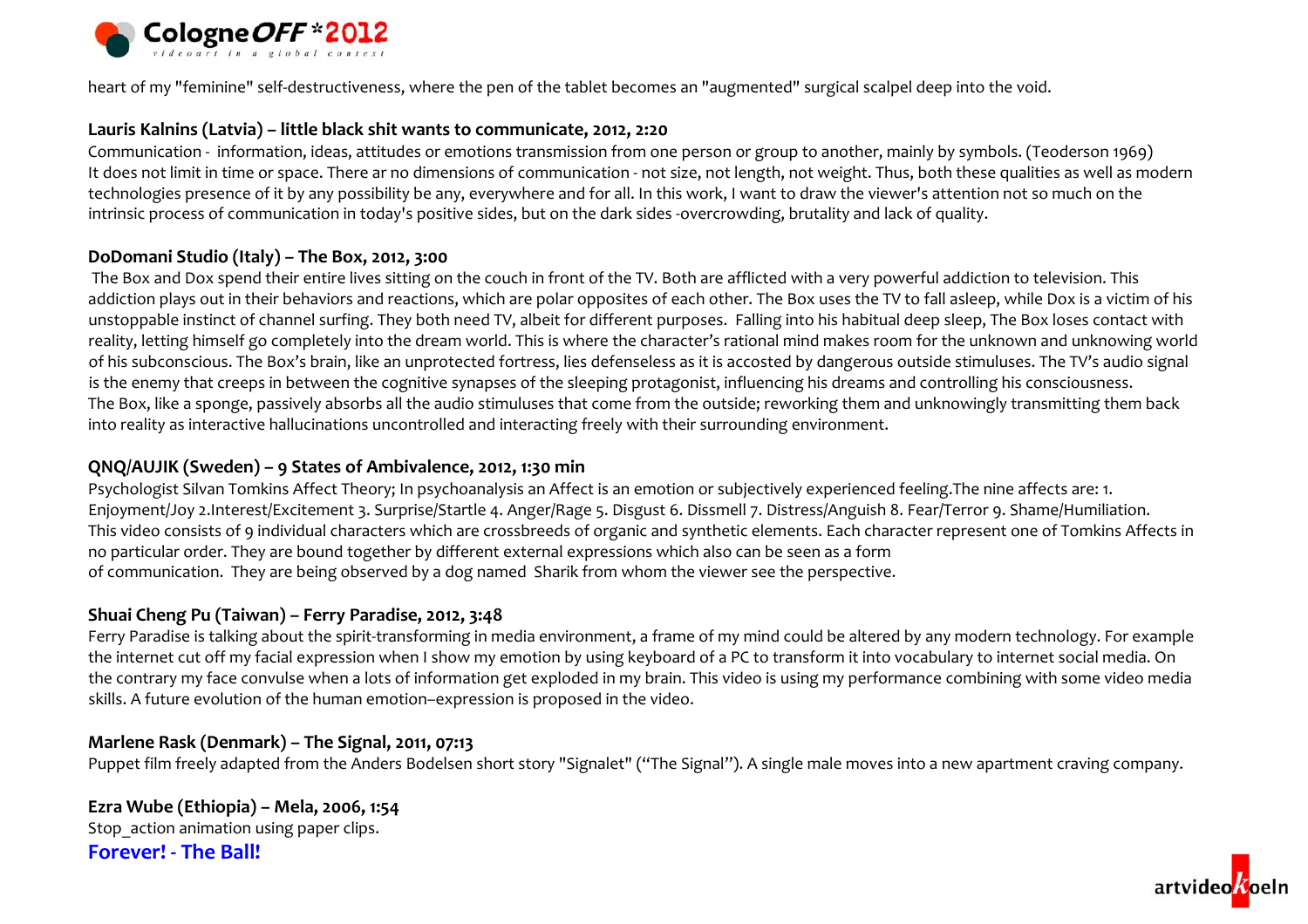

### *football (soccer) in contemporary art* VideoChannel ‐ Curated by Wilfried Agricola de Cologne

List of videos

## **Alvaro Collar (Spain) – c1900, 2009, 8:08**

C.1900 is <sup>a</sup> reflection on the impact of early cinema on people. <sup>A</sup> masquerade of ghosts mesmerized by the camera itself and forever capture in film. The inquisitive gaze at the lense that configures <sup>a</sup> dialectic between two times.

## **Jacques Faton & Alpha Sadou Gano (Belgium/Senegal) – Laar, 2011, 19:00**

It's a video‐documentary presenting panoramic portraits of football fields and fortune camps in Keur Massar/Malika in the outskirts of Dakar, commented by the inhabitants in the neighbourhood.

## **Max Hattler (Germany) – Your Highness, 2010, 3:00**

The rebirth of modern man highlights the ridiculousness of soccer.

## **Marta Azparren (Spain) ‐The goalkeeper and the void, 2010, 3:56**

"I confess that I have applied to art aspects learned on football." Eduardo Chillida.

Eduardo Chillida was goalkeeper of the Real Sociedad team from 1942 to 1943, when he was very young. He retired because of <sup>a</sup> knee injury. Later he became one of the greatest sculptors of XXth century.This machinima (created with the video game Pro Evolution Soccer 09) explores the thoughts of Chillida, about space, time and sculpture, from within the three‐dimensional void of <sup>a</sup> football goal. Music by Carolina García‐Gasco

## **Joanot Cortès (Spain) – The Black God, 2010, 5:00**

Champions League final between FCBarcelona and Manchester United in Eto'o place of birth in Douala. African passion and resistance upon European footballl.

## **Eric Esser (Germany) – Dawn of the Dorks, 2006, 22:00**

After eating tainted meat, mild mannered college students undergoe <sup>a</sup> terrifying mutation. They suddenly sprou<sup>t</sup> mustaches, beer bellies and football scarves, and begin to relentlessly chant football songs. The football zombies spread their curse by vomiting on unsuspecting innocents. <sup>A</sup> small group of still‐healthy students, brought together by coincidence, finds shelter in an empty sports club. They must now figure out how they can escape the mindless, chanting hordes. Their solutions are as different as their personalities.

## **Eva Olsson (Sweden) – Taking Control, 2007, 2:28**

Is it okay for anyone to take control, or can unexpected control be seen as unacceptable control, control which can be understood as <sup>a</sup> threat.

## **Kevin Ryan (Ireland) – It's more important than that, 2007, 5:06**

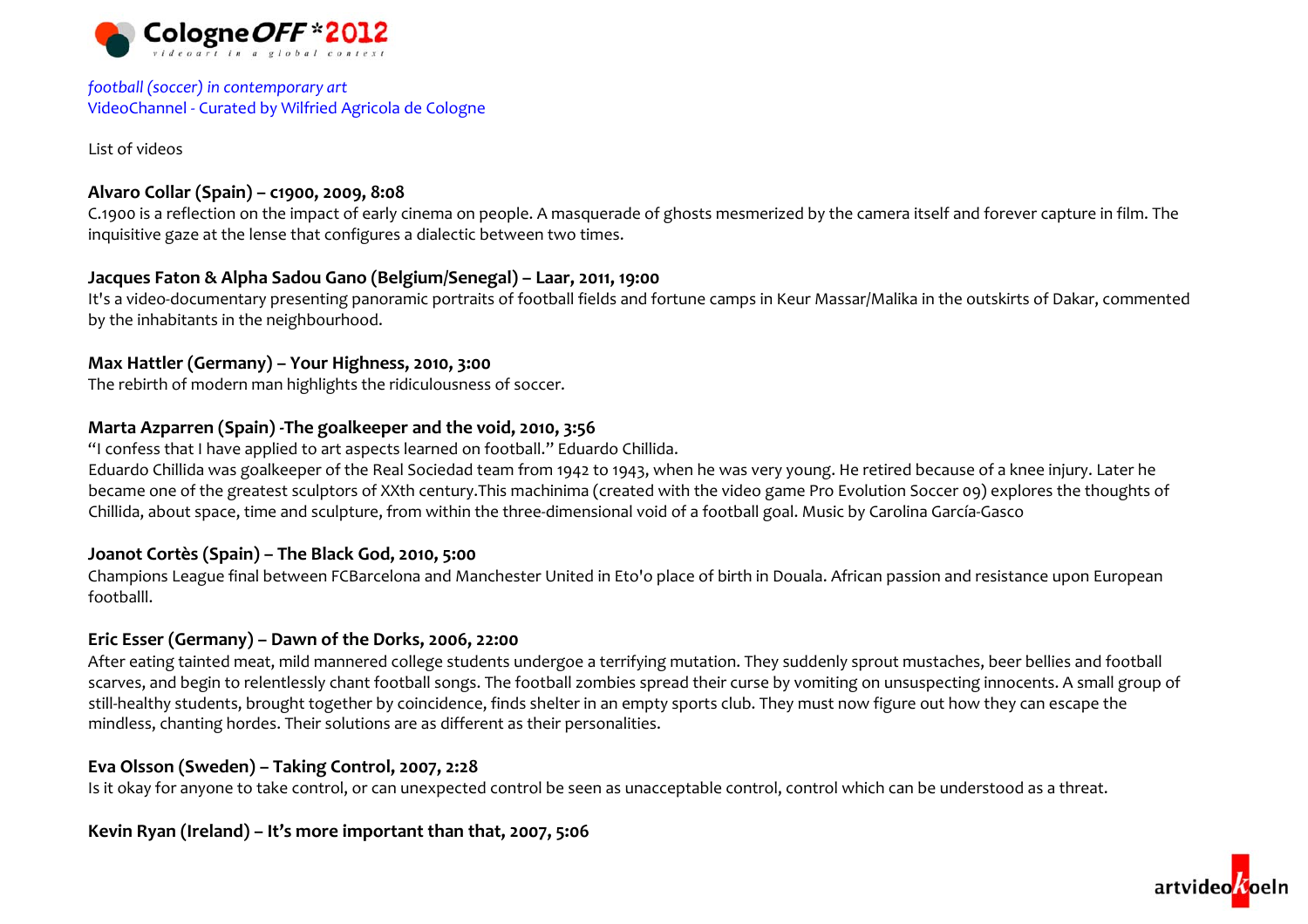

The film is about football and the changes in the social environment that have occurred in <sup>a</sup> certain parts of Dublin in the last <sup>10</sup> to 15 years. Using my own experiences of growing up and playing football in <sup>a</sup> predominantly working class area of Dublin the film attempts to examine who benefits from social regeneration programmes, the local communities or the property developers tasked with rebuilding. While there is talk of social inclusiveness and active citizenship does the reality of such regeneration schemes reflect those ideals.

**Anders Weberg (Sweden) – Misconduct, 2011, 01:22**

Misconduct

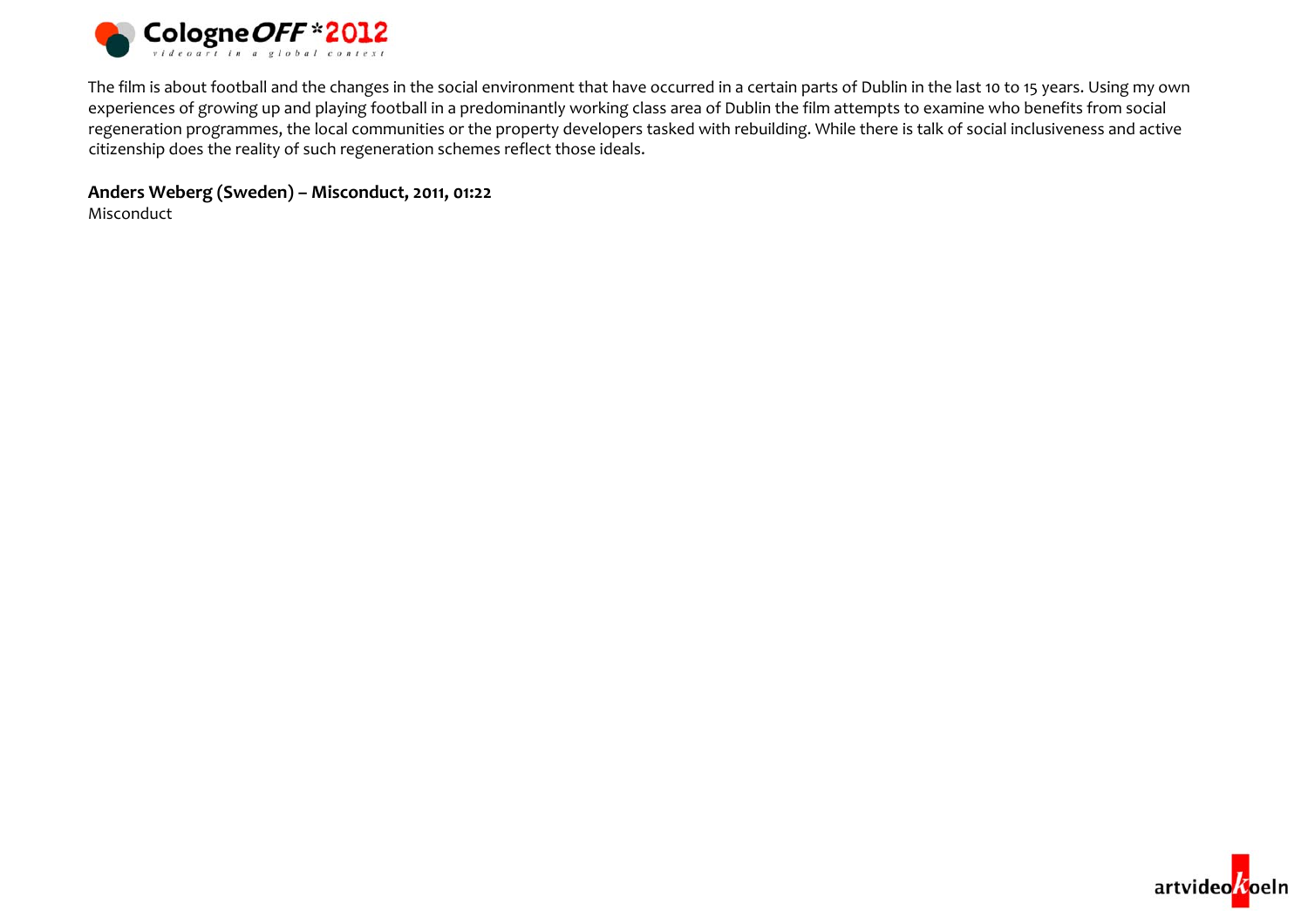

## **Here We Are! ‐** Videoart from Africa

VideoChannel ‐ curators Wilfried Agricola de Cologne (D) & Kai Lossgott (RSA)

## **Khanyisile Mbongwa, James Taylor (RSA) – Fragmented, <sup>4</sup>′53", 2009**

In Cape Town, <sup>a</sup> city divided along race and class lines, two women can't quite meet and can't quite let go. One gay, one straight, one black, one coloured, the spaces they inhabit connect them, and yet become the thing that separates them from each other. "Fragments" is <sup>a</sup> dance poem about the physical and psychological identity of women in the city. They dance in urban spaces marked by masculine architecture that denies the organic curves of their bodies. They venture into marginal areas in which they are subject to intimidation or violation, areas marked by gang graffitti where only men walk safely. Their silhouettes become windows into the cityscape, in <sup>a</sup> film that dreams of <sup>a</sup> place where, in <sup>a</sup> line from the hushed internal monologue of the poem, "I forget your sex and your skin colour".

## **Ananda Fuchs (RSA) waitless, <sup>4</sup>′40", 2009**

Three women sit in an empty suburban swimming pool: one who speaks the other'<sup>s</sup> mind, one who translates into her lover's language and one whose mind is being spoken. They are all suspended in waiting. The film uses the words from the Leonard Cohen poem, "Dance Me to the End of Love", as the women's bodies remember the rhythm of love and of loss and are swep<sup>t</sup> up in the dance, switching ultimately to <sup>a</sup> lovers' tango on the beach – <sup>a</sup> memory or fantasy?

### **Jeanette Ginslov (RSA) – Korohano, 3:40, 2009,**

Karohano, meaning pieces in Sesotho, is <sup>a</sup> collaborative dance video representing three male dancers from Madagascar and South Africa. It is <sup>a</sup> fusion of video technology and urban dance energy, revealing aspects of African male identity, political satire and ironic gestures. Nominated for Jury Short Award Cinedans, Netherlands, 2008.

**Michele MAGEMA (D.Congo) – Interiority‐Fresco IV / <sup>2010</sup> / <sup>2</sup>′31″**

**Emeka Ogboh (Nigeria) – [dis]connect I, 2011, 3:36**

**Saliou TRAORE (Burkina Faso) – Traffic Mum / 2009 / <sup>10</sup>′33″**

## **Samba Fall (Senegal) – Yesterday, <sup>I</sup> had <sup>a</sup> Dream, 2011, 6:42**

Billions of credit cards, millions of televisions… Strange cities built with credit cards where flying planes made by syringe drop <sup>a</sup> red liquid to peoples trying to wake them up in their eternal sleep. This experimental animation film is exploring the false healing and hope that television and money create in peoples mind.

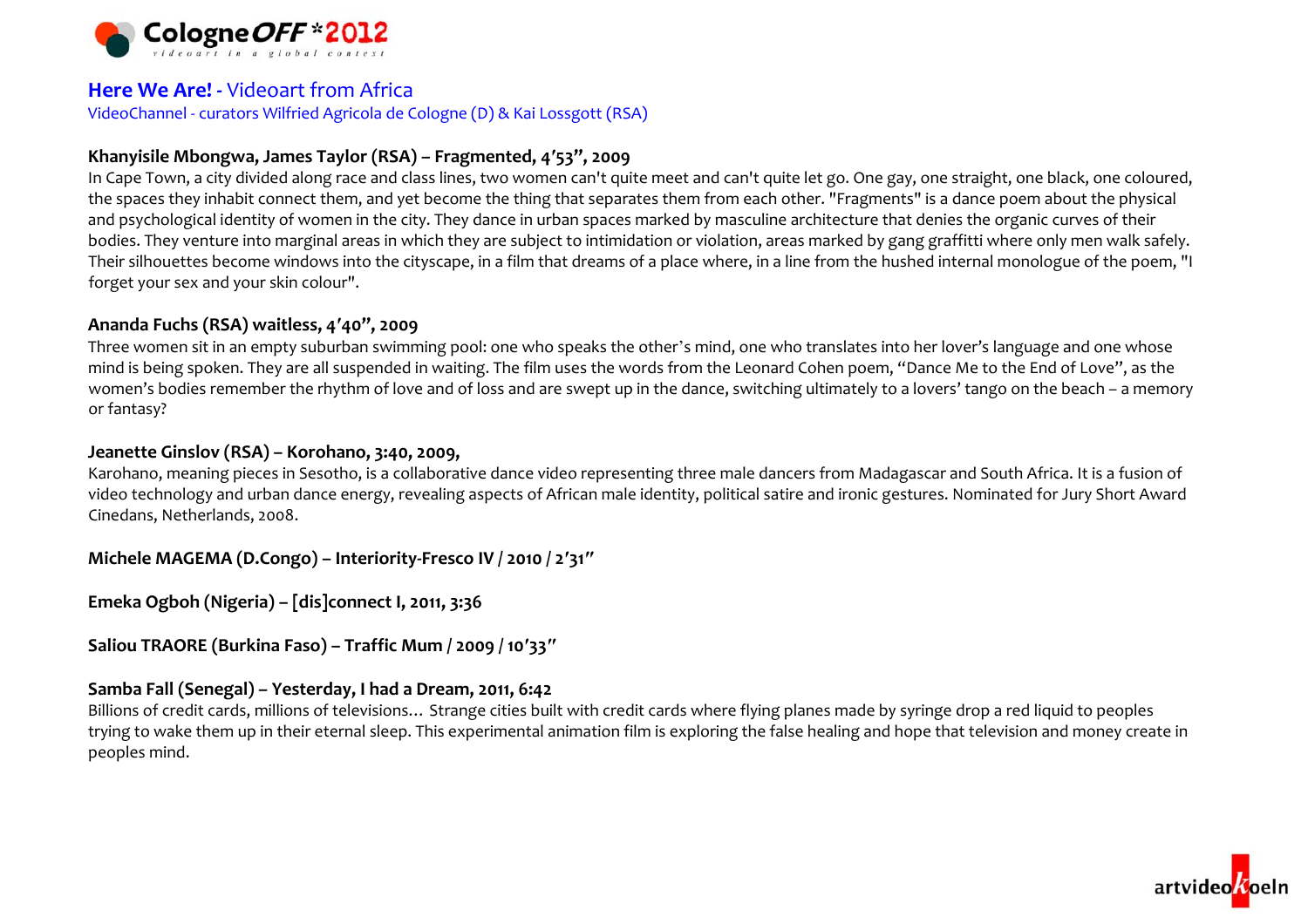

#### **Imohammed Fettaka (Morocco) – Creatruction, 2011, 10:00**

Creatruction composed from three words; creation, construction and destruction.I filmed for months regular daily activities, practices and situations that can be placed in <sup>a</sup> specific space‐time: Morocco, Tangier, at the moment.The film is shot in 8mm, <sup>I</sup> explore scenes, sets, sensations and contents that will allow the poetic text to exist.The poe<sup>t</sup> is <sup>a</sup> creator, an inventor of forms of expression, is an artist because it helps man to keep on his memory <sup>a</sup> specific texts he wants. In this project <sup>a</sup> picture of our daily lives occasionally vulgar will be accompanied by <sup>a</sup> text that cause <sup>a</sup> sensory emotion.

#### **Henok Getachew (Ethiopia) – Framed Embryo, 2008, 4:12**

#### **Jude Anogwih (Nigeria) – UNSTABLE STABLES, 2009, 1:20**

The confrontations of acute political, economic and social crisis make possible the voluntary or forced migratory movements that characterize the contemporary African society. These migrations are motivated by the need 'to escape non viable conditions or to find better jobs and new homes'. Again the destinations chosen include places of high economic, social and political activities. The consequences of clandestine migration include depleting living conditions, overpopulation and increasing criminal activities.

**Hamza Halloubi (Morocco) ‐ Untitled (Lait), 2007, 0:51**

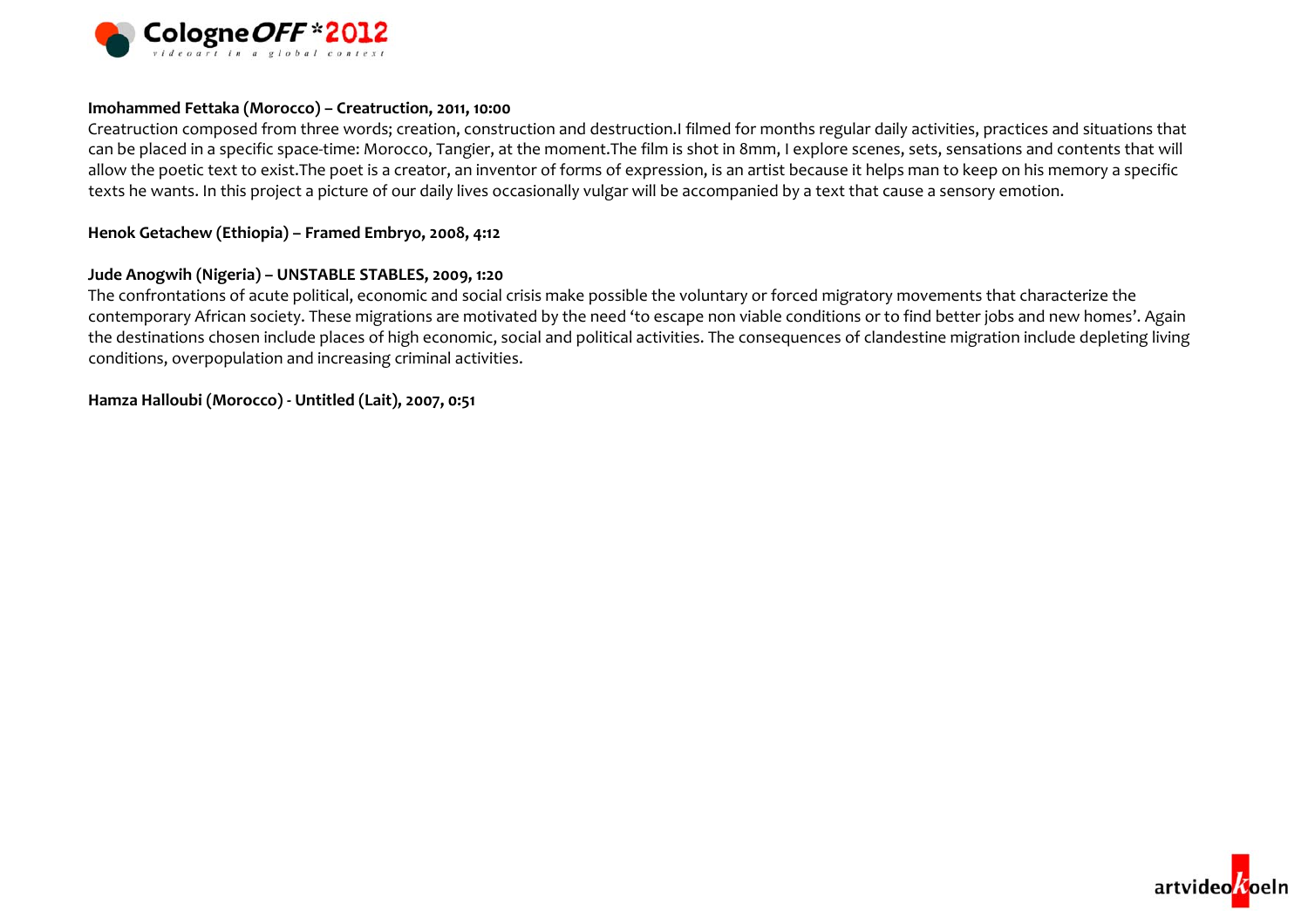

## **Close to My Heart ‐** videoart from Iran

VideoChannel ‐ curated by Alysse Stepanian

## **Morehshin Allahyari "Over There Is Over Here" 2010, 5:45**

Over There Is Over Here explores the dialectics of time, space, real and unreal to define and critique the position of those who have left Iran in the last 4‐5 years in relation to current political prisoners in Iran. The project uses 3D animation as <sup>a</sup> way to illustrate presence‐less presence and to show the passage and collapse of the timeless time.

## Maneli Aygani "O' fable they are the fodder who have blocked the way to the garden" 2010, 4:28

Where and how did we grow up? How have we learned to be afraid of each other? How have we enjoyed the approval of others for what we really aren't? How long those "others" and this "enjoyment" last? Censorship is internalized. We become experts at it, as if it were an inseparable par<sup>t</sup> of our lives. It is precisely then that we loose the ability to distinguish what the <sup>I</sup> really wants. All the rigid concepts like Good and Evil form dissonances between our mental universe and the world around us; finally, while we understand that which we desire, we ruthlessly start <sup>a</sup> process of self‐flagellation, because if our desire refuses to abide by our stock of knowledge, it will appear impudent and unusual. Thus, what is ravaged is the I, and at times, when we overcome this false <sup>I</sup> through continuous inner struggle, and stand our ground for that which we desire, the main tragedy then takes place. The <sup>I</sup> that harms the world is often more unpleasant than the <sup>I</sup> that harms itself. Then, this evil <sup>I</sup> will remain and <sup>a</sup> feeling of guilt. To what extent does this feeling of guilt, rather than our acumen, determines our actions? In this vicious circle cruelty comes to us from others, from us to the self, and from us to others. We are all engaged in hurting ourselves and hurting others. And, the moment that this cruelty becomes commonplace, <sup>a</sup> falsehood replaces truth, and the <sup>I</sup> gets lost in the middle of truth and falsehood and cannot distinguish between the two. This is a what-do-I-want that is lost. And the I gives up.

## **Neda Darzi "The sky border is my homeland" 2007, 1:53**

It is par<sup>t</sup> of <sup>a</sup> video installation and is devoted to the Mothers and women who lost their loved ones in War. Have you ever missed your husband, your parents, your children, all the things spiritual and material that mattered in your life?

The sky border is my homeland There rusted harbor collapses each moment I flew <sup>a</sup> sphere of kindness & green devotion to water There <sup>I</sup> keep staring at the joint of sky & sea In case another hand sends the sphere back to me ...this time it will come in the name of copse...

To me war has no place in the world. Its only purpose then, is too bring pain and suffering. To divide nations, peoples and culture. <sup>I</sup> participated in the Athena Video Art festival in 2008 with two other Iranian video Artists from Iran. Farideh Shahsavarani and Mohamad Reza Razdasht who recently passed away and was the victim of the senseless war between Iran and Iraq. They are called "Martyrs", but in reality they are people, like ourselves. It is our duty

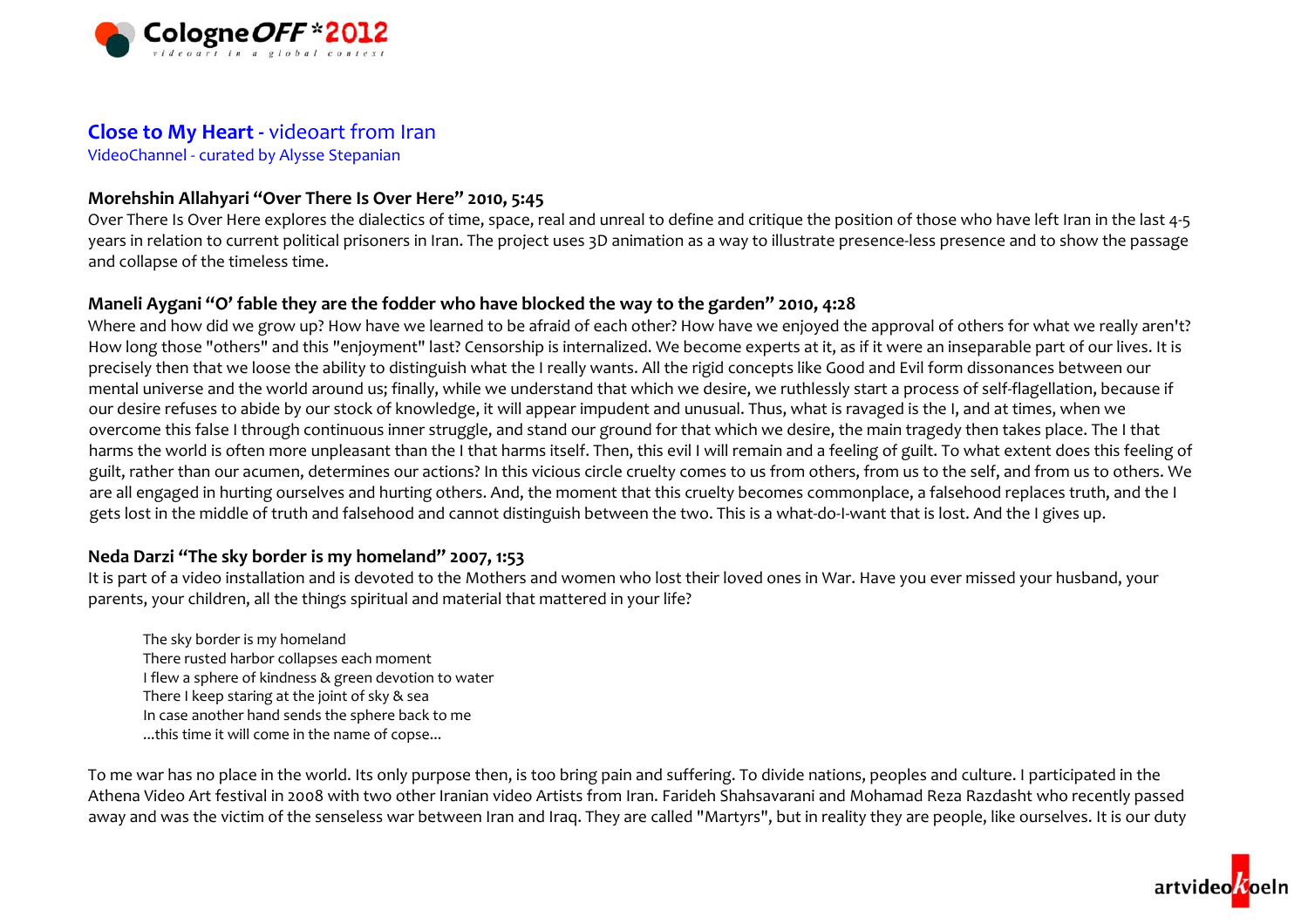

to speak loudly in the world, "NO TO WAR." If our message reaches and influences even <sup>1</sup> person, we reach our Goal, because <sup>1</sup> person does make <sup>a</sup> difference, and multiplied by many can change the World.

### **Samira Eskandarfar "The Olive" 2009, 7:04**

"Olive" where in all cultures symbollizes peace and friendship, in the childhood dreams of the woman pictured mixes up with concepts like birth, femininity and creation. The woman has grown up but still explores her childhood dreams and beliefs and questions femininity, time and choice in one woman's existence.

### **Gelare Khoshgozaran "1989 a.k.a. the Year that Happiness Froze in Time" 2010, 3:08**

"This video comprises thirty five stills—screen shots—from <sup>a</sup> home video of my family, back in 1989. It was shot <sup>a</sup> couple of months after the war was over. We had returned to Tehran from our temporary refuge in <sup>a</sup> village near the city. We had gotten together at my uncle's house to celebrate the occasion of my aunt's birthday; while the whole event was an excuse for us to get together and make <sup>a</sup> documentation of our reunion and sending it to their son who was <sup>a</sup> refugee in Norway at the time... In the last four minutes of that video when everyone was dancing, <sup>I</sup> was lying in my father's arms, the war was over and we were <sup>a</sup> family documenting our reunion and sending it to one that was "not there". By appropriating the home video and re‐editing it—contemplating on the singular images and the abstract images indexing the material erosion and age of the film—and by manipulating the regular stream of the images that make <sup>a</sup> wholeness i.e. the video, <sup>I</sup> attempted to reconstruct the flow of images in <sup>a</sup> more fragmentary way that puts the subjects in a more in-between place, rather than being fixated within the frame of the image; more distant, desired and forever unattainable."

#### **Laleh Mehran "Raheleh" 2007, 3:27**

Though grounded in the aesthetics and culture of ancient Persia, this video is best understood as an abstract meditation on the concepts of loss and longing. Centered on the repetitive, even compulsive behavior of <sup>a</sup> single, unidentified figure as she continuously rakes the sand with her fingers, Raheleh suggests the need of this kind of memorializing ritual, while at the same time pointing toward the inadequacy of any such gesture.

### **Payam Mofidi "Poéticide (shaér koshi)" 2009‐2010, 11:25**

Poeticide (Shaer Koshi) in <sup>a</sup> rather lethargic mood, <sup>a</sup> girl is disillusioned by the harshness of events that affect her life. She sees herself trapped in <sup>a</sup> constant nightmare, from which she finds no exit.

The whole story revolves around dreams and memories. There are some shots which the audience might experience that some parts are missing like <sup>a</sup> piece of dream or memories which they could recall in duration of the movie.

### **Hamed Shahihi "Sundown" 2009, 3:30**

One of the most common places for vacations that Iranian mostly from Tehran go there is Caspian shore in north of Iran. At the same time you can see many different types of people who enjoy their time. This video belongs to this happening.

### **Parya Vatankhah "Inevitable" 2010, 3:40**

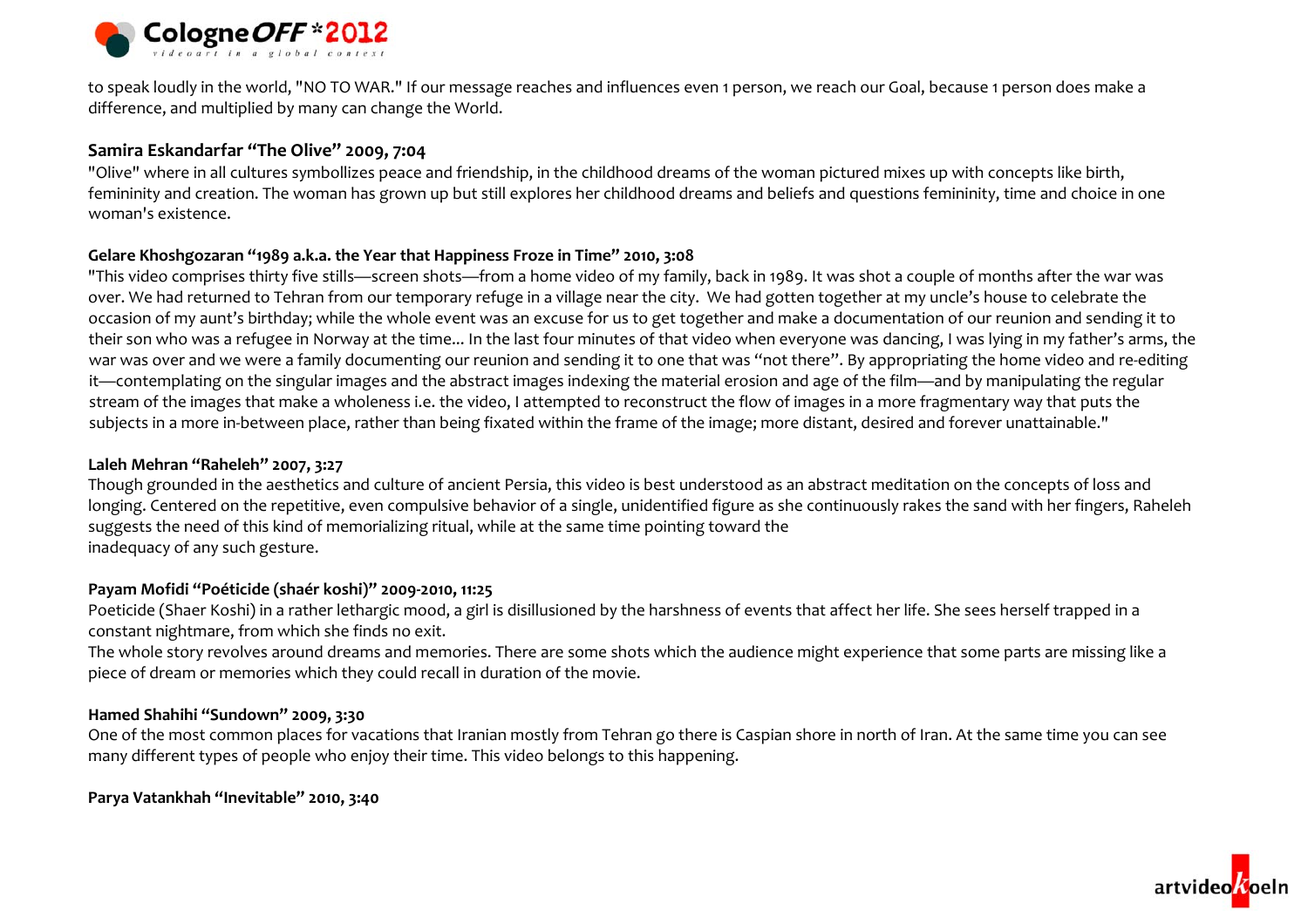

The focus in my latest video is showing the psychological state of <sup>a</sup> woman through her face who is flirtatiously smiling. <sup>A</sup> woman who is happy and laughing. The audience immediately believes that it's <sup>a</sup> happy calm moment, yet half way through everything changes and with an audio‐visual shock they understand that the woman not only is not happy but is actually dying. The smile turns cold and the woman is shown sitting in her blood. My goal in this video was to show how humans are such complex beings that it's very difficult to understand one's inner feelings from just the gestures on the face. This is <sup>a</sup> universal fact, someone laughs but inside bares thousands of worries and sadness or on the contrary, one might seem sad and oppressed while from within she is mocking the situation.

In the other side <sup>I</sup> played with the situation of women of my country, Iran, that thay have <sup>a</sup> lot of problems, various problems in family, in society, with force of government who ignores them. Yet they're alive, active, they have pain but they go out, they laugh and continue bravely.

Studying the face and expressions of humans, <sup>a</sup> being which is not even known to itself. What is the truth? There is no truth. <sup>I</sup> can't see an absolute in the universe, but to relieve myself from these mysteries <sup>I</sup> will continue with my work.

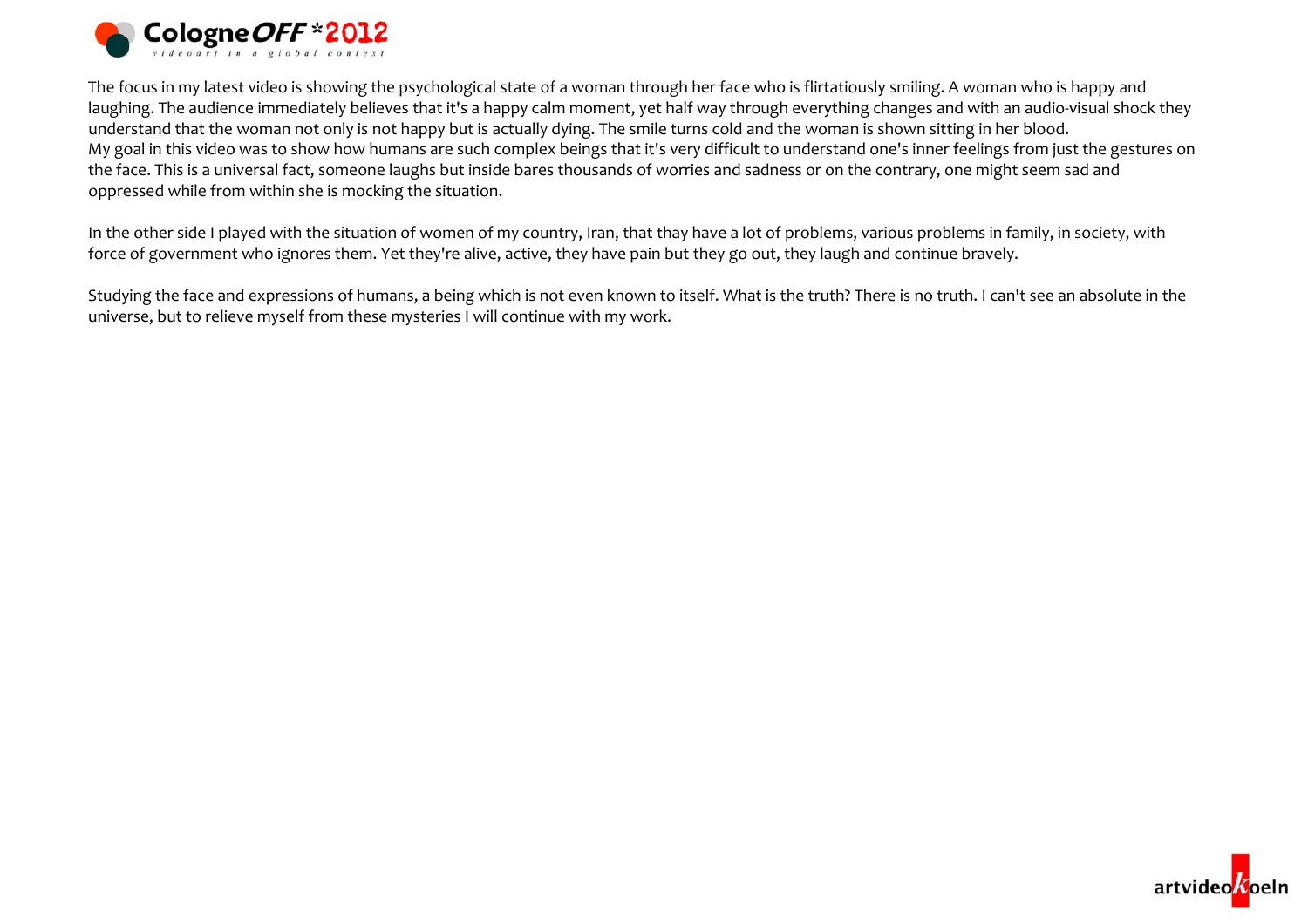

## **Mexican Visions ‐** videoart from Mexico

VideoChannel ‐ curated by Wilfried Agricola de Cologne a collaboration with Circuito Electrovisiones Mexico City

## **Eduardo Rangel – Columpio, 2010, 2:24**

This is an essay about the loss of innocence. <sup>A</sup> mixture of photography and the sounds of <sup>a</sup> swing moving at night. The girl tries different swings ‐ <sup>a</sup> metaphor of different choices, different lives.

## **Javier Ocampo ‐ Todos somos Todos(Everyone is Everyone), 2011, 2:53**

Cultural identity, social connections that come together to create <sup>a</sup> mix heterogenic, <sup>a</sup> fusion of ideas and concepts that we all share and pass on unconsciously in our daily relationship. An acquisition, intervention and ownership of manners, patterns, actions and forms of our human environment. diverse differences but these are in turn <sup>a</sup> unit of <sup>a</sup> whole. Work opens visibility points previously won <sup>a</sup> homogeneous society that gives various systems and codes that were merged together to give way to <sup>a</sup> multiplicity.

## **Marissa Viani Serrano Ocampo – Memories of <sup>a</sup> Man in Paradise, 2011, 1:50**

The video is about <sup>a</sup> man who remembers his time on the paradise on earth

## **Karla Carballar – Rosa, 2010, 2:30**

"Rosa" is <sup>a</sup> 2:30 min. video of <sup>a</sup> character dressed in drag, who performs over dramatic gestures while red roses appear, rotate, and disappear around him at different intervals and speeds. The music emphasizes the character's emotional states.

## **Ricardo Gonzalez – Chromatic Structures, 2011, 2:23**

This videos, try to merge painting and video, taking one aspec<sup>t</sup> of each one; painting ( color) video (pixel). The subject of this two videos are the pictorical genres, like portait, landscape, still life, etc, this time the artist interpret the escence, color and structure of Portrait and Landscape, this two subjects has <sup>a</sup> lot of aspects that links painting and video, in the video appears <sup>a</sup> bar that shows the palette that has been used to créate each video, and in the top of the bar shows the way of identification by <sup>a</sup> single pixel that represents an specific color, this color is represented by some data that links his meaning of <sup>a</sup> color and of information with the compositional structure of <sup>a</sup> classic painting.

## **Alberto Estrada – Maenad, 2009, 5:48**

The distorted myth taken to <sup>a</sup> mexican social reality in <sup>a</sup> dystopian way, it's the central axis of this video which pretends make <sup>a</sup> reflexion generating <sup>a</sup> new reality where the visions of the two main characters can converge as <sup>a</sup> solution in the most extreme way, avoiding victimisation and making an agreement of peace through madness, violence and finally the redemption

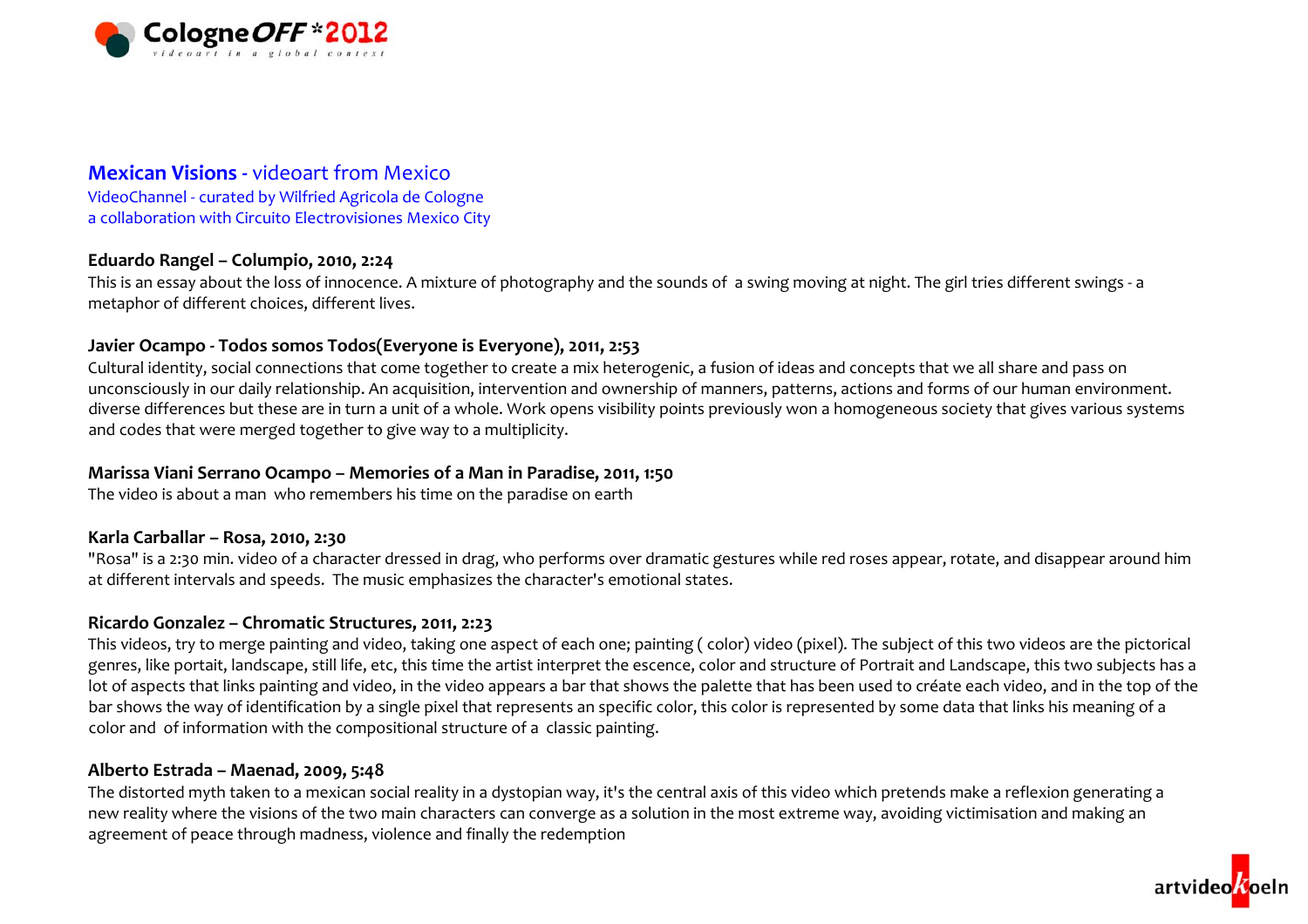

### **Soy Roxana T. Barraza a.k.a VjThai ‐ HAZ ALGO / DO IT, 2007, 10:00**

The video pretends to inspire and promote positive values in young people, taking world images from different cultures and places that reflect this world, it´s diversity but at the same time it´s unity and oneness. Many ideas are evoked, yet the viewer´s perception is the final destination, where more ideas and connections are born from these…

#### **Damián Ontiveros – The Sacrifice Book, 2011, 3:11**

Mark Zuckerberg (Founder and CEO of Facebook), main character of this artwork, has to be aware to his post‐ adolescent conscious, adopt the huge responsibility of co-create the new socio-antropological phenomena: "Homo-Facies", and face the probability of becoming a necessary scapegoat for the social networking empire he creates.

#### **Daniel Ivan – N.O.W., 2010, 4:56**

A video‐art about words as meaning units, about the relationship between words and space, words and life, words and death. In <sup>a</sup> world replete of words, our main problem as human beings is to fulfill meaning. Or should be.

## **Juan Carlos Duarte Regino – Wired vegetable, 2009, 3:15**

This is an experimental audiovisual, in which i done both music and animations, the purpose was to create an immersive experience through generative geometric shapes and particles, compound with sound composition based on plunderphonic, field recording and noise elements. even if it can result chaotic is meant to create <sup>a</sup> unique media experience for senses.

## **ICETRIP ‐ WICCA, 2009, <sup>2</sup>' 35''**

WICCA is an acting and dance improvisation inspired by an overwhelming landscape. The fury of <sup>a</sup> woman, claiming for vengeance, the viewer completes the story. The female force of nature, an invocation to the goddess.

### **Julian Bonequi ‐ Variation33, 2010, 1:55**

Minidv cassette spoiled apriori without post‐production or edition in sound and image. This work mainly focuses on the vulnerability of things. In cracking, fissures, and defragmentation of the speech in exchange for the primitive. A glitch is a short-lived fault in a system. It is often used to describe a transient fault that corrects itself... Some accidents are beautiful, some accidents are wanted ...

## **E. S. Mayorga – Digging Out New Statements, 2009, 6:57**

A man comes into <sup>a</sup> Football‐field dressed with <sup>a</sup> suit and carrying <sup>a</sup> new shovel with him. After digging <sup>a</sup> trench‐like gap of approximately 40 cm deep, 30 cm wide and 170 cm long, he places the shovel in the aperture and proceeds to cover the hole using his own hands.

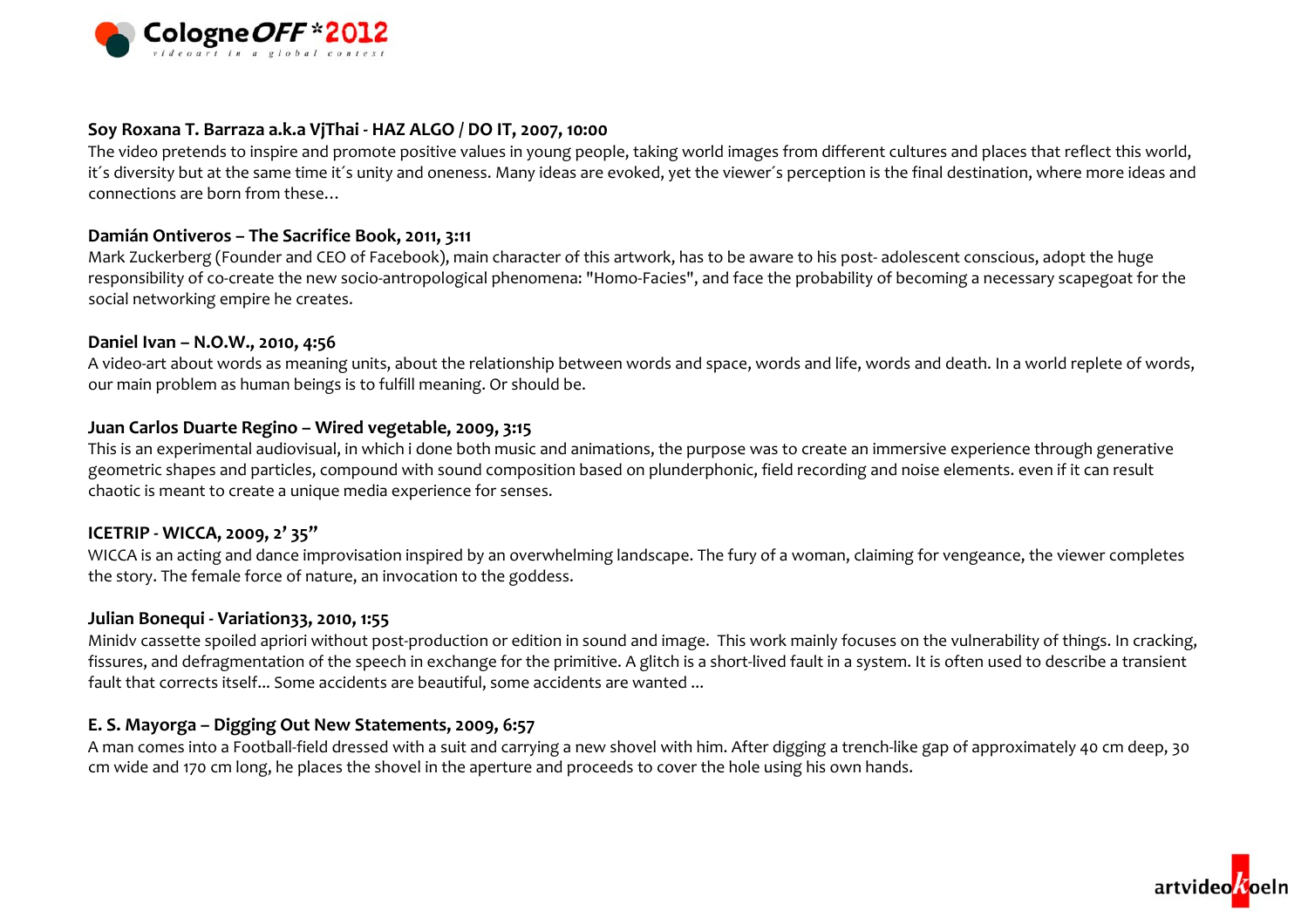

### **Emilio Bassail (Mexico) – Aspirine for Peace, 2012, 2:57**

The wonders of modern science work to cure <sup>a</sup> man´s headache: A reflection on science, History, the Holocaust and the Treaty of Versailles. Aspirins for Peace was commissioned by the Architecture and Design Archive in Mexico City for the exhibition "Happiness is <sup>a</sup> warm (and cold) sponge" (ADA,2012), curated by Guillermo Santamarina, as <sup>a</sup> reflection on the design process that led to modern Aspirins.

#### **Ligia Pintado ‐ Happy Remains, 2009, 2:32**

Happy Remains is the second piece of "A Collection of Emotional Poems". <sup>A</sup> video poetry project which assumes the possibilities of reunion and dialogue between writen ‐ and spoken ‐ language with different artistic expressions, exploring different human emotions.

In this case, we recycled video material and played with the intervention of live calligraphy, speech and sound effects, trying to inquire the abstract underworld created by the poetic impulse.

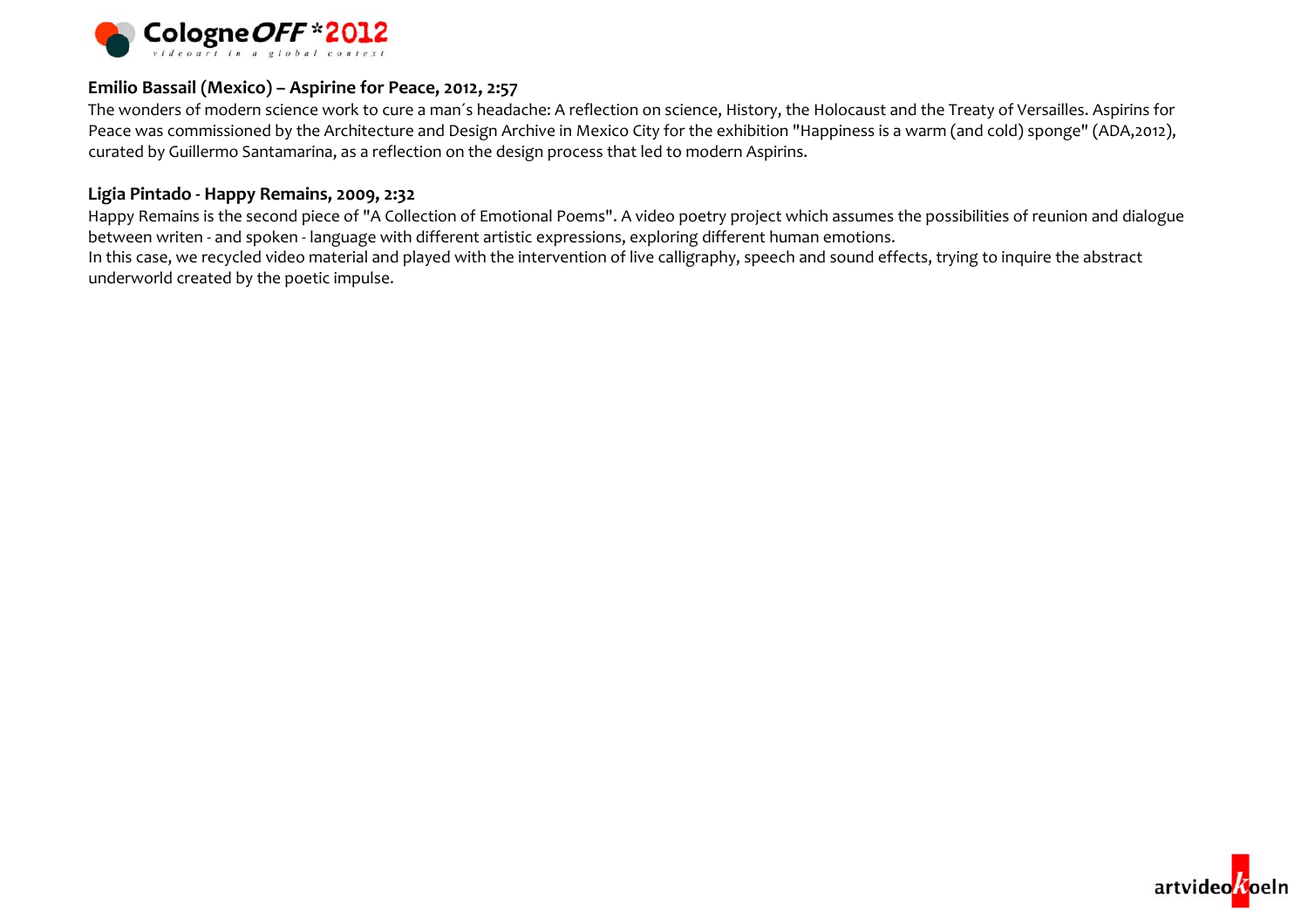

## **Messages from Gaza**

Videoart from Palestine / VideoChannel – in collaboration with Gaza International Videoart Festival

## **Mohammed Harb ‐ Death Tunnel, 2011, 1:00**

About a secret way of transportation and communication from and to Gaza

# **Shareef Sarhan ‐ Zanaza, 2009, 2013**

Funeral Prayer for Gaza

## **Majed Shala ‐ Headache, 2010, 3:00**

The noisy living in Gaza causes headache

### **Mohammed Harb ‐ Without Windows, 2009, 5:00**

The work of video art‐making in the Gaza Strip Gaza captive between four walls Video reflects the view of human life, <sup>a</sup> bond to the news and television screens, especially screens News ABCs of the war were made in the lexicon of our new gray Life in Gaza has become very sharp, humans battling the bond amount is between the legs of power that suppress the people Life in Gaza within the meter box to <sup>a</sup> person moves between News ‐ War ‐ Holy ‐ the dream All scenes are made in me dream out of the windows Windows closed in Gaza and there is no windows You can not have only to go up to the sky Mohammed HarbArtist living between four walls in the big prison of Gaza

## **Basel El Maqusi ‐ Number, 2009, 3:10**

A Children's Life in Gaza

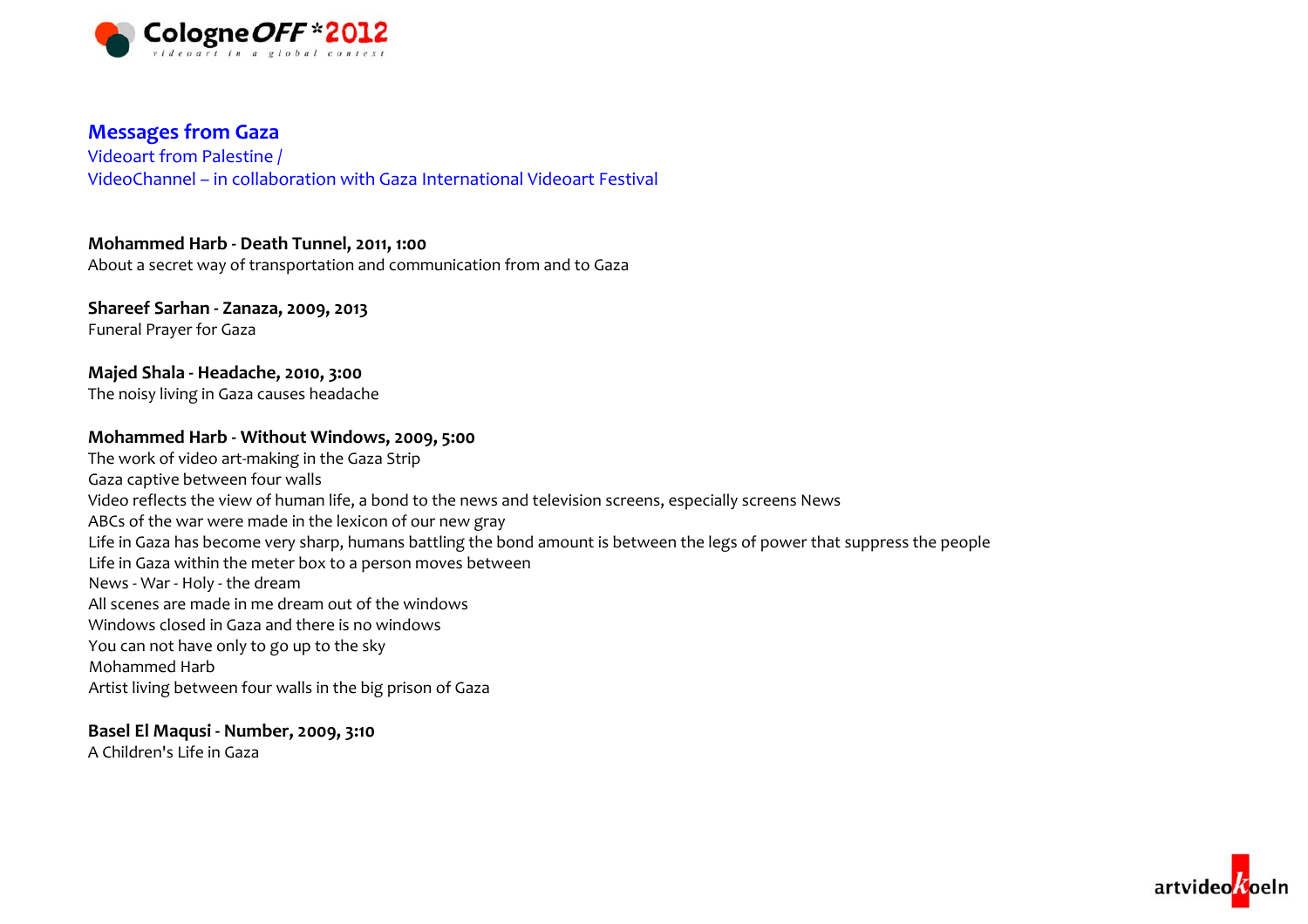

### **Larissa Sansour ‐ Soup over Bethlehem, 2007, 9:24**

Soup Over Bethlehem depicts an ordinary Palestinian family, Sansour's own, around <sup>a</sup> dinner table on <sup>a</sup> rooftop overlooking the West Bank city of Bethlehem. What starts as a culinary discussion about the national dish mloukhieh being served from <sup>a</sup> soup bowl soon evolves into <sup>a</sup> personal and engaging conversation about politics – thereby emphasizing the symbiosis of food and politics so indicative of the Palestinian experience. Rather than offering <sup>a</sup> portrait of <sup>a</sup> national identity as an invitation to renegotiate stereotypes, Soup Over Bethlehem presents <sup>a</sup> stereotype already renegotiated. The Arabic spoken around the dinner table is interrupted by English, and family members hold <sup>a</sup> variety of international passports, jobs and academic degrees. The diasporic traits presen<sup>t</sup> in every Palestinian family history lends <sup>a</sup> globalized quality even to life under the restraints of occupation. In turn, the mloukhieh in the soup bowl represents the shared national heritage – <sup>a</sup> single constant amid nothing but fluctuation. And the meal itself becomes a gastronomic anchoring of <sup>a</sup> Palestinian identity in eternal flux.

#### **Ayman Asraq ‐ Passage, 2007, 6:35**

The Passport, <sup>2007</sup> (video) The meticulous memories told by the groups of exiled Palestinian have made me interested in the individual narrative, and how they position themselves within a larger social context. This is seen in the video work I did in 2007, The Passport. The 6.35 minute-long film was a portrait of sort of an exiled Palestinian, who has <sup>a</sup> regret he cannot rid himself of: leaving Palestine. He sits in his room in Oslo, not fully accepting where he is, what his occupation is, and neither are his future plans clear, and says, 'it was not worth leaving Palestine'. His only clear goal in the current state, is to wait, until he receives the Norwegian passport, in order to be able to return to his homeland, with <sup>a</sup> newly acquired pass of freedom.

### **Mohammed Harb ‐ Black & White, 2008, 3:31**

Video Art reflects the situation Surrealism contrasting color and the picture through the screens became news that shape our world and have become the dominant Mr.

### **Larissa Sansour ‐ Space Exodus, 2008, 3:25**

A Space Exodus quirkily sets up an adapted stretch of Stanley Kubrick's Space Odyssey in <sup>a</sup> Middle Eastern political context. The recognizable music scores of the 1968 science fiction film are changed to Arabesque chords matching the surreal visuals of Sansour's film.

The film follows the director herself onto <sup>a</sup> phantasmagoric journey through the universe echoing Stanley Kubrik's thematic concerns for human evolution, progress and technology. However, in her film, Sansour posits the idea of <sup>a</sup> first Palestinian into space and referencing Armstrong's moon landing, she interprets this theoretical gesture as "a small step for <sup>a</sup> Palestinian, <sup>a</sup> giant leap for mankind".

The film offers <sup>a</sup> naively hopeful and optimistic vision for <sup>a</sup> Palestinian future contrasting sharply with all the elements that are currently eating away at <sup>a</sup> viable Palestinian future state. In A Space Exodus, Sansour does finally reach the moon, however her contact with Palestine's capital is unattainable.

This super short is packed with highly produced visual imagery. The arabesque elements ranging from the space suit to the music are merged within <sup>a</sup> dreamy galactic context and elaborate special effects. <sup>A</sup> great deal of attention is paid to every detail of the film, to create <sup>a</sup> five‐minute of never before seen, thrillingly magical case of Palestinian displacement.